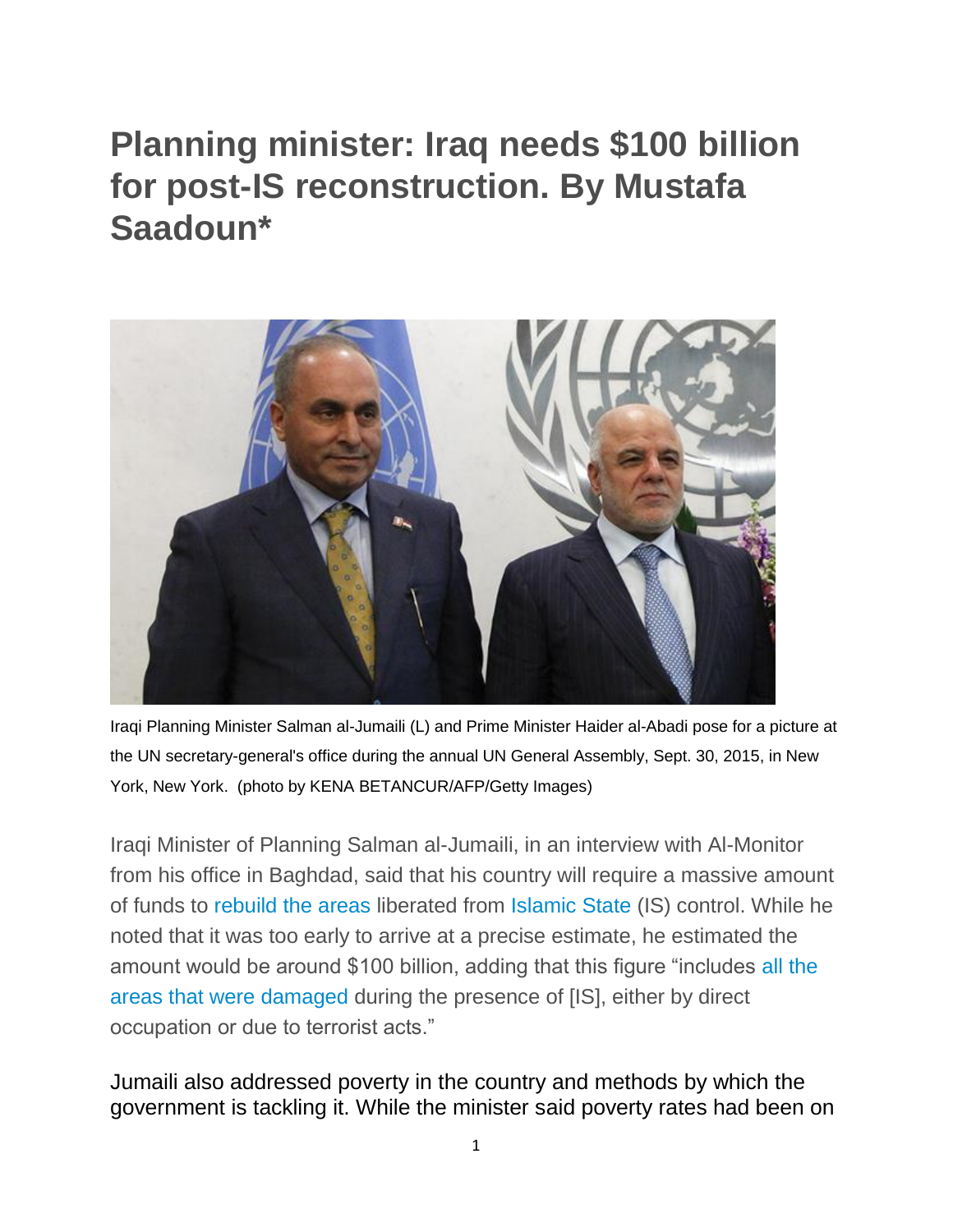the decline leading into 2014, the rise of IS shifted this and poverty increased, particularly in Ninevah, Salahuddin and Anbar provinces. The minister also commented on the current financial crisis, saying that while the fact that the country will recover "is a given. … The question is how long it will take to get over such a tough, deep and complicated crisis."

A transcript of the interview follows.

**Al-Monitor:** What is the level of damage left by the fighting with IS? And how much money will Iraq need to rebuild the areas affected? **Jumaili:** It is too soon to talk accurately about the level of damage at this point, but the damage to the infrastructure and state institutions alone between 2004 and 2016 has been set at 42 trillion Iraqi dinars [\$36 billion], 60% of it between 2014 and 2016. Regarding the scale of the damage to private property, it is very large, and there are committees charged with estimating it and working out its actual scale.

Different areas are damaged to different degrees depending on how much fighting took place there and because the military operations to liberate territories are ongoing. Some areas have still not been liberated, so figures on the scale of destruction will be lacking until those operations are finished.

Iraq needs \$100 billion to rebuild the liberated areas, a figure that includes all areas that were damaged during the presence of Daesh [IS], either by direct occupation or due to terrorist acts, so the funds will be allocated according to the scale of the damage in each province.

**Al-Monitor:** Have you put in place a plan and timeline for repairing the liberated areas? How much participation do you expect from the international community?

**Jumaili:** I have prepared a paper on the general framework of the national plan for reconstruction and development for the areas affected by terrorist operations. It covers 10 years [2018-2027], and the funds needed were estimated at \$100 billion over a decade. This plan will be carried out on three simultaneous tracks: the human development and social track, the basic infrastructure track, and the economic development track.

Iraq depends a lot on international support in light of the economic crisis it is facing. There will be meetings soon with donor states, most importantly the donor conference hosted by Kuwait in the coming months. We are hoping for good international support to result from that conference.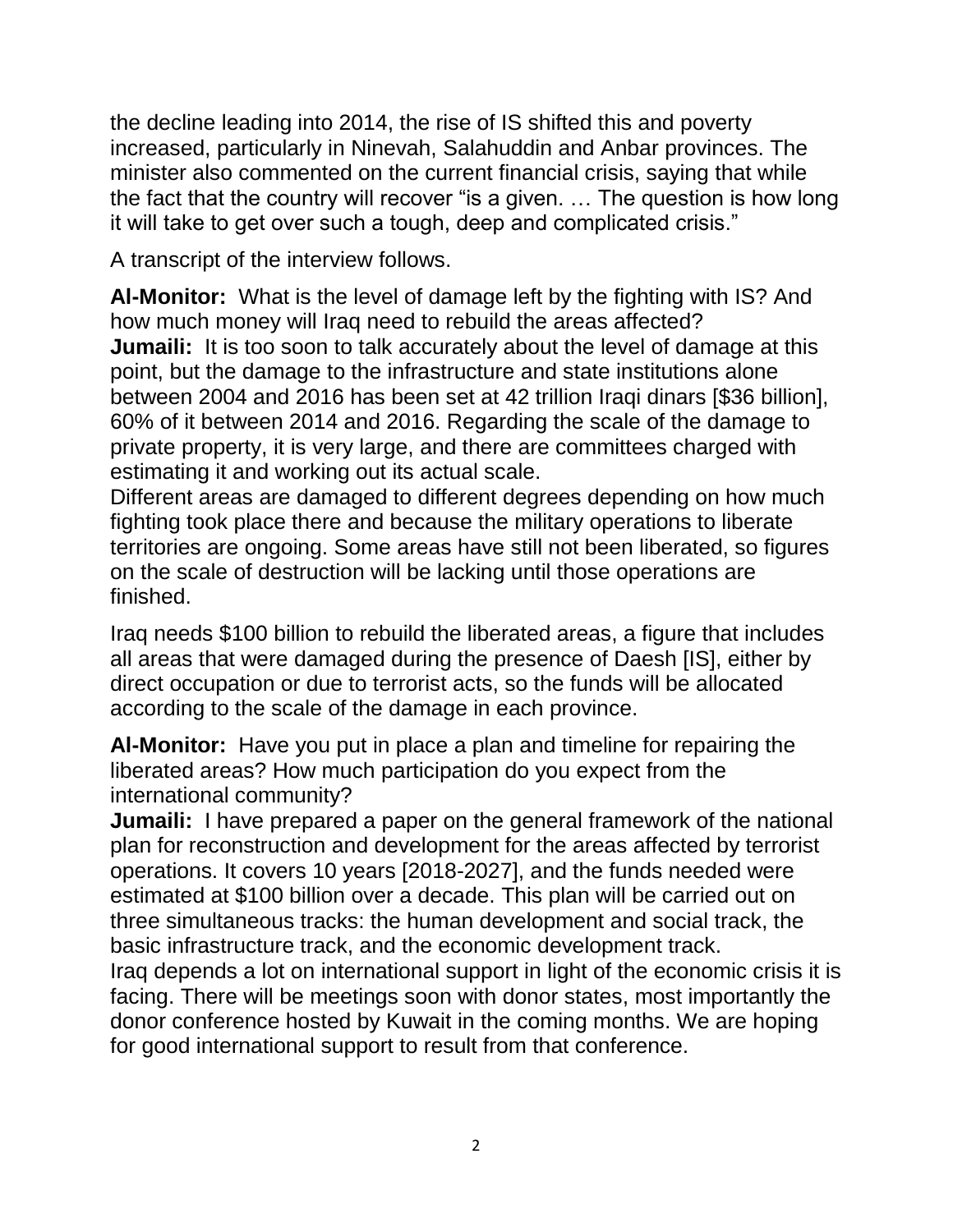**Al-Monitor:** There were reports that the poverty level has risen in Iraq. What official statistics do you have? And when was the ministry's last survey? What are the reasons for the rise in poverty?

**Jumaili:** The rate of poverty had fallen to 15% by the start of 2014, but because of the twin shock of IS and the fall in the oil price, poverty began rising again to reach 22.5% by the end of the year. It rose to 41% in the Ninevah, Salahuddin and Anbar provinces.

The last survey in Iraq was in early 2015, and the level of poverty was 31% in the southern provinces, 17% in the center, 12% in Baghdad, 17% in Diyala and Kirkuk, and 13% in the Kurdish regions. Hopefully a new survey can be done to work out the levels of poverty in Iraq this year or early next year, as the issue is linked to stability in the liberated areas.

**Al-Monitor:** At what income level does Iraq set the poverty line? Does it follow international standards? Or does it set its criteria according to domestic social and economic conditions?

**Jumaili:** An income of 105,000 dinars [around \$90] per person per month was set as the poverty line, meaning that an individual whose income averaged more than that figure is not considered in poverty. But if the person's income is under that, he is considered impoverished. And that figure takes into account the need for calories and the basics needed for subsistence.

Defining the poverty line and basic human needs is done with international experts from the World Bank and the World Food Program. It should be mentioned that most of the poor are close to the poverty line. The 2016 survey on food security in Iraq found that 2.5% of the country's residents are not food-secure, most of them living in the countryside.

**Al-Monitor:** What is Iraq's population density today? And why has there not been a census in Iraq for almost 20 years? When will there be one? **Jumaili:** Iraq's population was estimated at 37,883,543 in 2017. A census was planned in 2009 after a count and inventory of the country's buildings and installations, but because of political interference in the census and a dispute over the naming of certain national groups, as well as a fear that the results of the census would be used for political purposes, the project was dropped in the second stage — the counting of Iraqis at home and abroad — and the numbers from the count and inventory were used to give us a good idea of the population in 2009 and estimates for the following years. **Al-Monitor:** Does the standardization and quality control agency play its basic role in the life of the Iraqi consumer? Or has it rolled back its work and become prey to political quota-setting?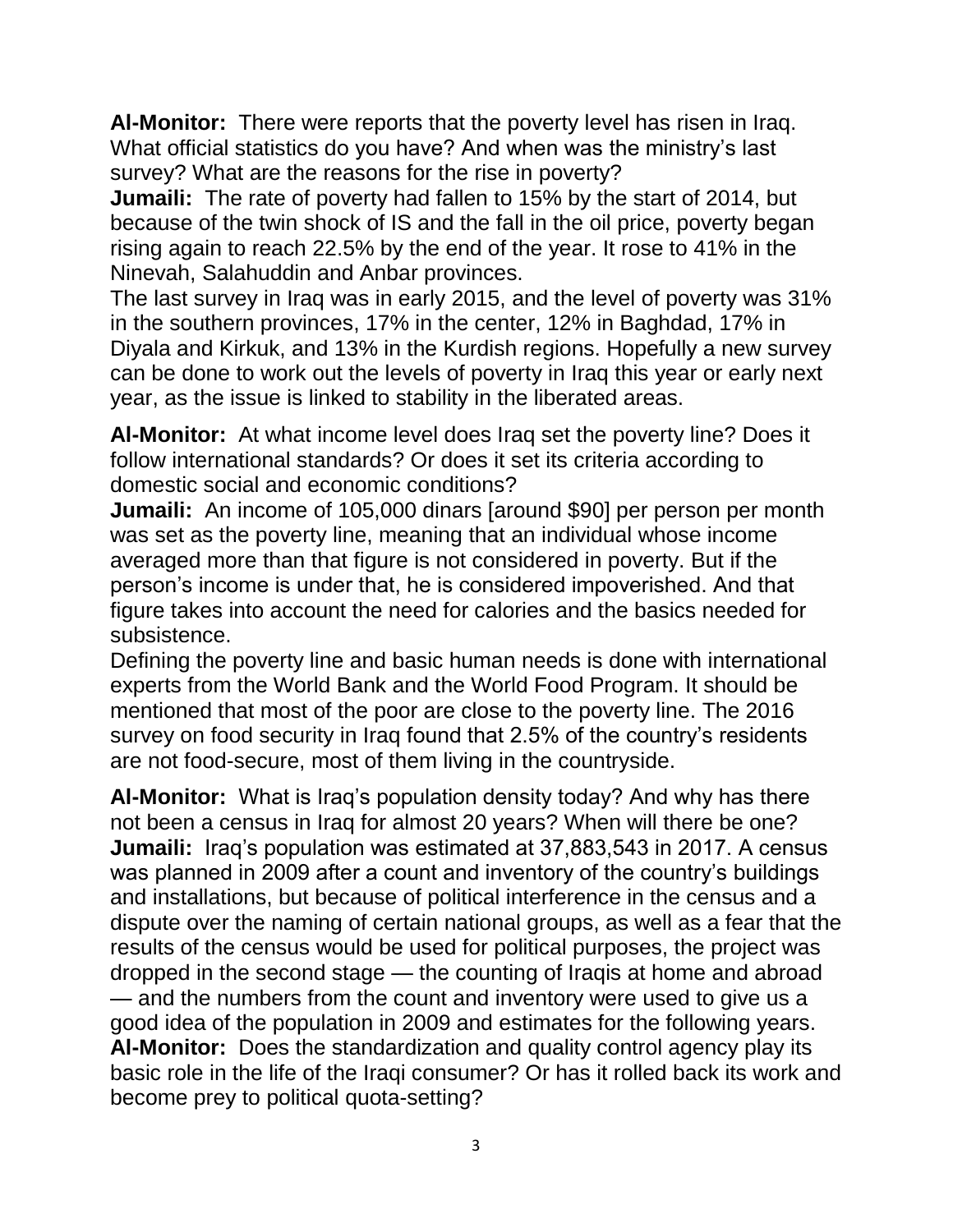**Jumaili:** In order to control the quality of goods imported into Iraq, the agency made a deal with several international testing agencies to start implementing a program for pre-emptive testing of goods in their home countries, which has been running for four years. The four companies test goods for export to Iraq before their export and they issue certificates of conformity to Iraqi standards. Using dedicated laboratories, they have issued more than 130,000 certificates for half a million trucks for delivery to Iraq. Under a deal signed with these companies, the agency is monitoring their performance through random testing of goods coming through the borders to check up on their performance.

**Al-Monitor:** There are many informal housing areas, or slums, in Iraq. What numbers does your ministry have on these areas? And what is your plan for tackling them without making their residents homeless? **Jumaili:** According to statistics gathered by the central statistics authority in 2013, informal housing accounts for 7% of total housing in Iraq and their residents make up 8% of the population.

Given that these areas are wells of poverty, the high steering committee that was set up to tackle this problem launched a national project to renovate these areas. A roadmap was put forward by the Cabinet under decision 279 in 2015, which adopted solutions and sustainable ways of tackling the phenomenon from four main angles: technical and administrative, legal and legislative, financial, and institutional.

**Al-Monitor:** What is the level of trade between Iraq and the rest of the world? And what are Iraq's main trading partners? Has Iraq's high level of imports affected the country's economy?

**Jumaili:** The Iraqi market is flooded with imported goods, which has lowered local production of goods due to the inability of local producers to compete. Furthermore, the wheels of production for most local manufactured goods, factories and workshops, especially in the private sector, have stopped. That has been reflected in growing levels of unemployment due to workers being laid off.

Iraq's top trading partners for goods other than oil in 2015 were China with \$8.5 billion and the United Arab Emirates with \$6.5 billion.

**Al-Monitor:** Do you think Iraq can recover from its financial crisis? And can the conditions set by the World Bank for the coming years be a basis for a strong economic plan for the future?

**Jumaili:** That Iraq can recover from its financial crisis is a given, but the question is how long it will take to get over such a tough, deep and complicated crisis. The collapse in the oil price meant the state's income fell